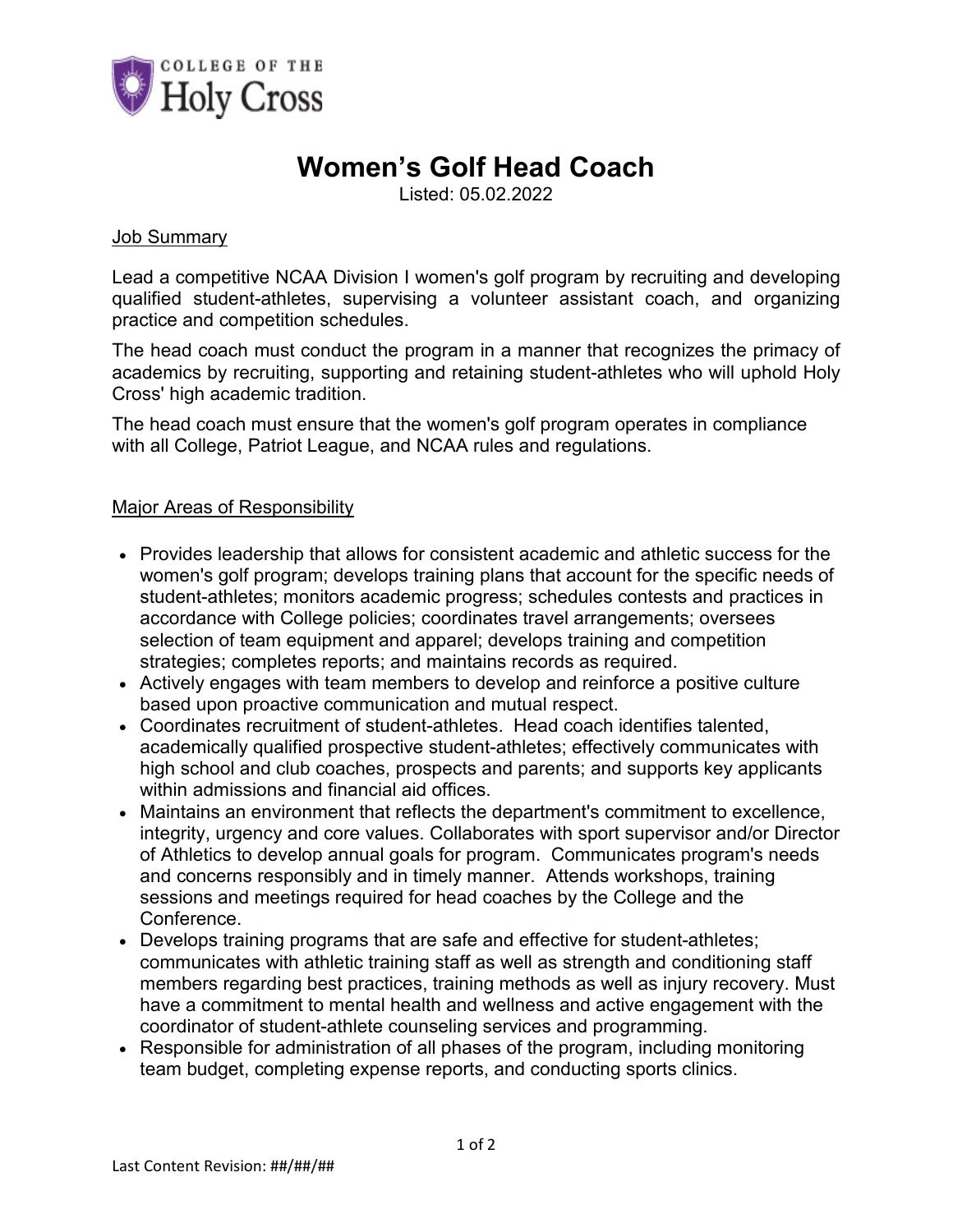

## **Women's Golf Head Coach**

Listed: 05.02.2022

- Participates in marketing and fundraising initiatives. Effectively participates in special events to generate interest within the College community, including alumni, as well as the local and regional community. Candidates must provide examples of their commitment to the Jesuit mission of engaging people of all cultures, values systems, faiths and traditions.
- Oversees operational activities of volunteer assistant coach. Promotes and provides professional development opportunities and remains open to implementing evolving strategies and training methods into workouts/practices.
- Understands emerging technologies and shows ability to use science and data to inform decisions when appropriate.
- Maintains strong working relationship and clear channels of communication with sport supervisor and Head Coach of Men's Golf.
- Performs other duties as assigned by sport supervisor and/or Director of Athletics.

#### Minimum Qualifications

- Bachelor's degree required.
- Coaching experience required, preferably at the collegiate level or instructing elite individuals in a club or professional setting. Division I coaching experience or PGA certified professionals strongly preferred.
- Knowledge of NCAA Division I rules and regulations required.
- NCAA playing experience preferred. Professional playing experience strongly preferred.
- Experience recruiting or working with high school athletes preferred.
- Management or team building experience preferred.
- A network of relationships with regional golf contacts preferred.
- Strong communication, interpersonal, and organizational skills required. Proficient computer skills strongly preferred.
- A valid driver's license is required.

### Core Competencies

- Understands student-athlete work-life balance and commitment to supporting academic success and student-athlete well-being.
- Understands unique strengths and weaknesses of individual student-athletes and can provide focused, constructive goals and expectations.
- Understands, values, and respects diversity within the team and fosters an inclusive and supportive environment.
- Understands how to communicate professionally and conduct themselves properly around student-athletes and staff.